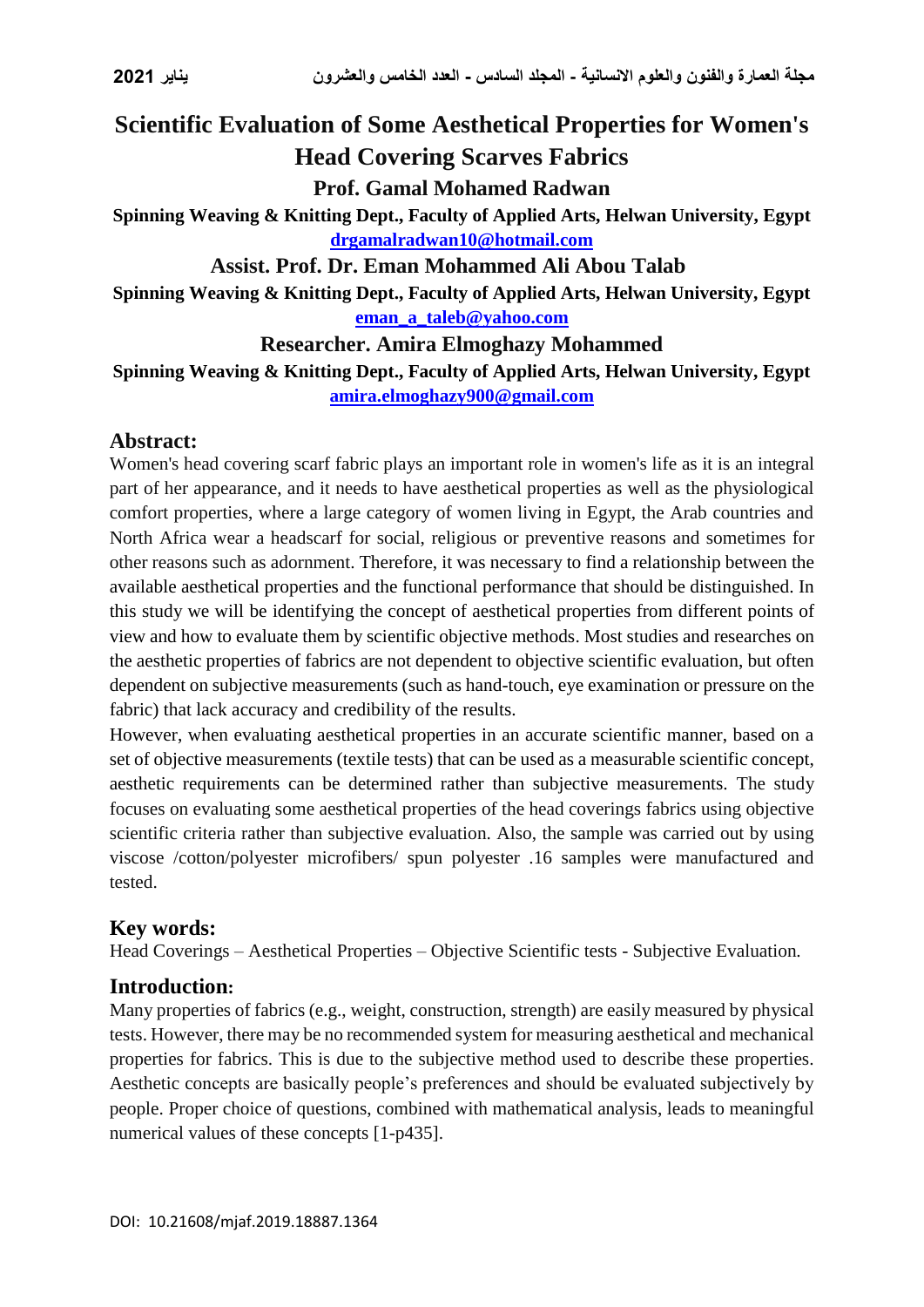### **1. Criteria for aesthetic concepts**

Aesthetics, one element in the framework of total fabric character, it was defined as 'the quality of a fabric assessed by the reaction obtained from the sense of sight [2-p1982], it can be broken down into several aesthetic concepts defined by the following criteria FIG 1:



**Fig.1. Show criteria for defining aesthetic concepts**

(1) The concept must be related to at least one of three main physiological sensations, the visual, tactile, or kinesthetic sensation.

(2) The concept may be a composite of sub concepts, symbolized by words which are more explicit.

(3) Some concepts may be made technically explicit by physical measurements. These measurements attempt to quantify objectively and to supplant sense data.

(4) Aesthetic concepts or sub-concepts can always be evaluated subjectively. Subjective evaluation scales are represented by common words (quality words) which express the psychological value of the sense data associated with the concept. [1-P422, 423, 424].

## **2. Testing the aesthetic properties of fabrics**

Fabric end uses can be roughly divided into industrial, household and apparel. Fabrics for industrial uses can be chosen on straightforward performance characteristics such as tensile strength, extension and resistance to environmental attack. However, fabrics intended for clothing have less emphasis placed on their technical specification and more on their appearance and handling characteristics such as luster, smoothness or roughness, stiffness and draping qualities. Handling the fabric is one of the ways of assessing certain of these properties [3 p256]. 'Handle', the term given to properties assessed by touch or feel, depends upon subjective assessment of the fabrics by a person [4]. Terms such as smooth, rough, stiff or limp depend strongly on the type of fabric being assessed, for instance the smoothness of a worsted suiting is different in nature from that of cotton fabrics [3-p256], [5-p1]. Fabric properties like thickness, compressibility, bending properties, extensibility, dimensional stability and surface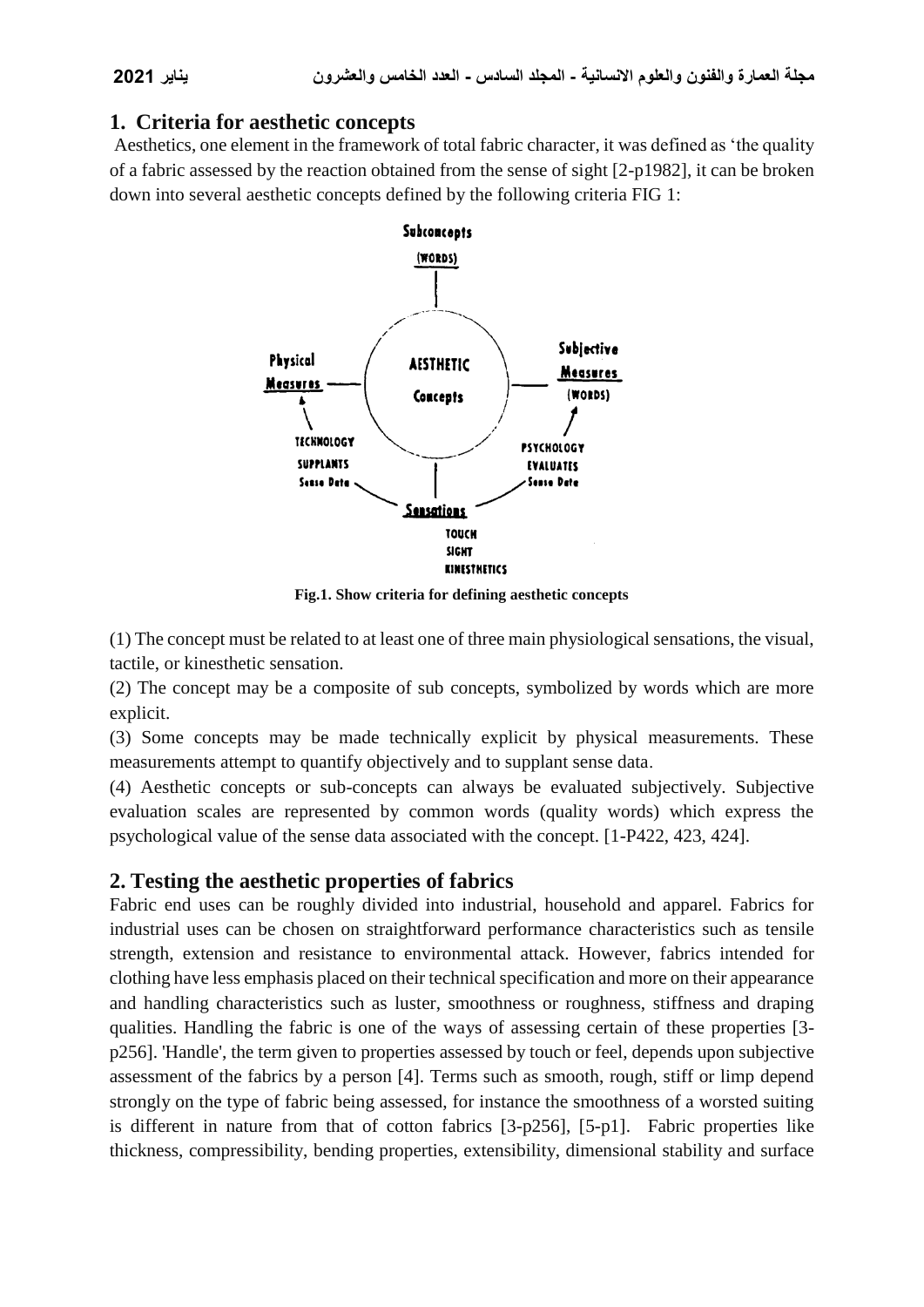properties are associated with fabric aesthetics generally; the aesthetical characteristics of fabrics can be measured by a mixture of subjective evaluation and objective tests.

When assessing fabric handle subjectively, the assessor usually strokes the fabric surface with one or several fingers and then squashes the fabric gently in the hand [1], [6-p5,6], [7]. Subjective characteristics are assessed by the sensations of smoothness or roughness, hardness or softness, stiffness or limpness. These feelings may determine whether a fabric is comfortable or uncomfortable to a wearer. However, many factors influence the characters of a fabric observed through handling, for instance, the type of fabric being assessed, which may be different in the material used, and differences in fabric structure made especially for apparel, upholstery or industrial uses. This subjective hand evaluation system requires years of experience and can obviously be influenced by the personal preferences of the assessor. A fabric may feel light, soft, mellow, smooth, crisp, heavy, harsh, rough, furry, fuzzy or downy soft. So there is a need to replace the subjective assessment of fabrics by experts with an objective machine-based system which will give consistent and reproducible results [8-p112].

#### **Different approaches to evaluate the aesthetical properties of fabrics**

Brand's approach to textile aesthetics research consisted of four major steps: selecting polar word scales, establishing numerical scales with reference to specific fabric aesthetic components, relating the scales to the aesthetic concepts by statistical techniques, and relating the word scales to fabric physical properties or, if possible, replacing the word scales by fabric physical properties. [1], [2-p1982], [9-p601].

| <b>Concept</b> | <b>Principal</b><br><b>Sensory</b><br><b>Preceptors</b> | <b>Sub Concepts</b>                     | <b>Sub Concepts</b><br><b>Objective</b><br><b>Techniques And</b><br><b>Measures</b>                                                                              | <b>Concept Qualities,</b><br><b>Associated Polar</b><br><b>Words (Subjective</b><br><b>Value Scales)</b> |
|----------------|---------------------------------------------------------|-----------------------------------------|------------------------------------------------------------------------------------------------------------------------------------------------------------------|----------------------------------------------------------------------------------------------------------|
| <b>COVER</b>   | Sight<br>Touch                                          | <b>Top Cover</b><br><b>Bottom Cover</b> | 1. Streak Meter<br>2. Light<br>Transmission 3. Air<br>Permeability<br>4. Surface Contact<br>Area                                                                 | Smooth-Thread<br>Fuzzy-Clean<br>Soft-Hard<br>Dense-Sheer (Open,<br>Sleazy)<br>Full-Lean                  |
| <b>BODY</b>    | Kinesthetic                                             | Matter<br>Substance<br>Loft             | 1. Weight Per Unit<br>Area<br>2. Volume Per Unit<br>Area<br>3. Thickness<br>4. Weight Density<br>(Bulk)<br>5. Volume Density<br>Volume<br>Fabric/Volume<br>Fiber | Bulky-Sleazy<br>Full-Lean<br>Lofty-Thin (Crisp)<br>Heavy-Light<br>Firm-Soft.<br>Hard-Limp                |

**Table 1. Brand's approach to textile aesthetics evaluation (concepts and sub concepts) [1 p426,427]:**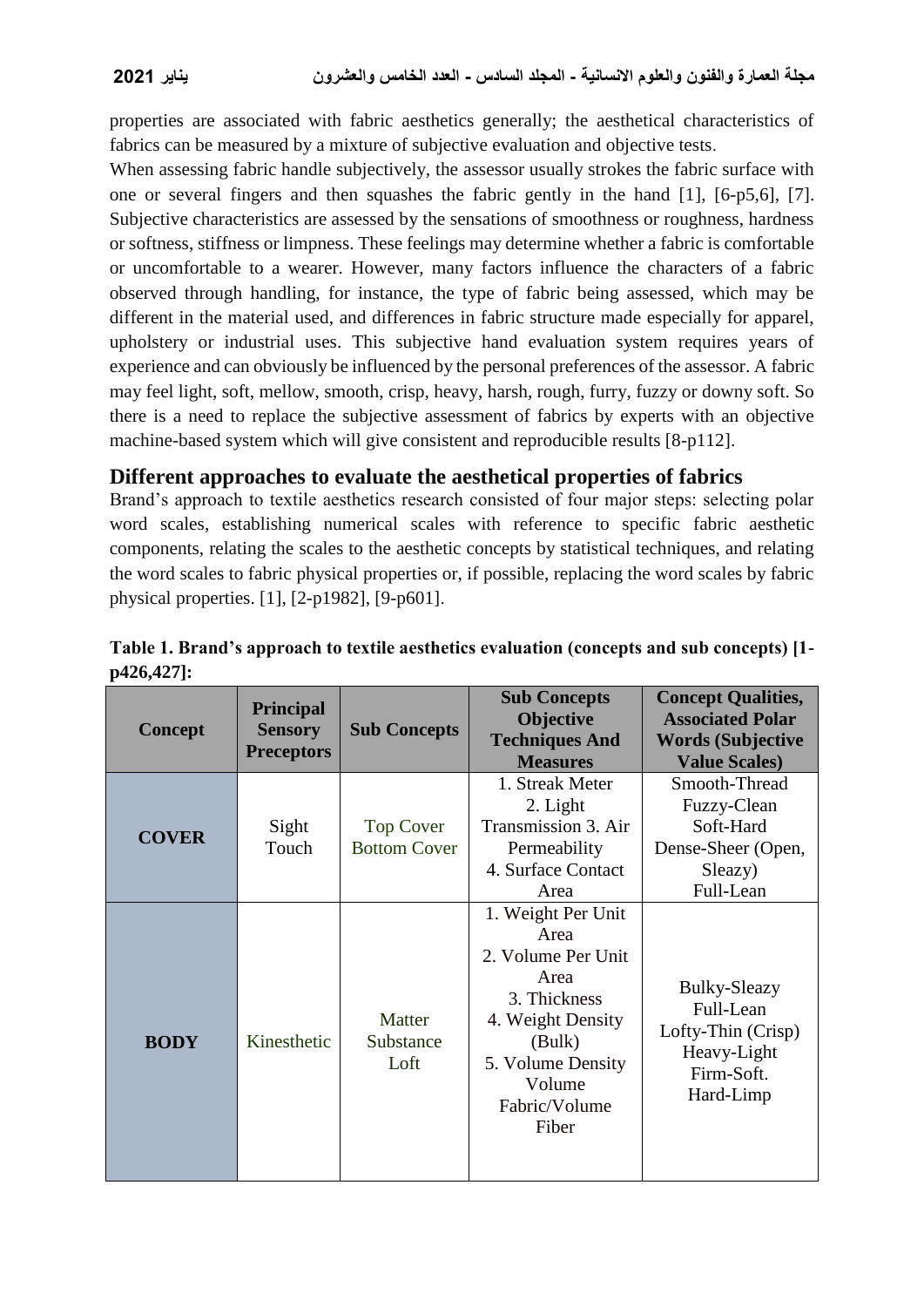| <b>DRAPE</b>                     | Sight<br>Kinesthetic | Liveliness<br>Fit                          | 1. Hanging Heart<br>2. Cantilever<br>3. Drape Meter                                                                                                    | <b>Lively Dead</b><br>Compliant-Stiff<br>Limp-Crisp<br>Clinging-Flowing<br>Sleazy-Full<br>Boardy-Supple                                                                                                   |
|----------------------------------|----------------------|--------------------------------------------|--------------------------------------------------------------------------------------------------------------------------------------------------------|-----------------------------------------------------------------------------------------------------------------------------------------------------------------------------------------------------------|
| <b>RESILIENCE</b>                | Kinesthetic          | Compressional<br>Extensional<br>Liveliness | 1. Fabric Fold<br>2. Tensile Work<br>Recovery<br>3. Fabric<br>Compression 4.<br><b>Vibration Damping</b>                                               | Lively-Rubbery<br>Lofty-Mushy<br>Supple-Compliant<br>Bounce-Limp<br>Nervous-Dead<br>Snappy-Stiff                                                                                                          |
| <b>SURFACE</b><br><b>Texture</b> | Touch<br>Sight       | Tactility<br>Pattern                       | 1. Fabric Friction<br>2. Friction Sounds<br>3. Strain Gauge<br>"Feelers"<br>4. Optical Flying<br><b>Spot Reflectance</b><br>5. Surface Contact<br>Area | Dry-Clammy<br>Warm-Cool<br>Cottony-Waxy<br>Slick-Greasy<br>Scroopy-Smooth<br>Fuzzy (Nap)-Clean<br>Soft-Hard<br>Wiry-Harsh<br>Bitey (Scratchy)<br>Picky(Snaggy)<br>Shiny<br><b>Bloom</b><br><b>Streaky</b> |
| <b>STYLE</b>                     | Sight                | Pattern<br>Fabric Type<br>Coloration       | 1. Fabric (Weave)<br>& Yam<br>2. Structure<br>Analysis 3. Fiber<br>Analysis: Type<br><b>Linear Density</b><br>Length                                   |                                                                                                                                                                                                           |

Bogaty *et al*. used polar adjectives to evaluate sensory harshness on a 7-points scale; however, Winakor *et al*. used a 99-points scale because data on a scale with fewer than 9 intervals cannot be transformed to normalized ranks or normal deviates. The 99 points scale has the advantage of providing larger amount of information as compared with an 11-points scale or other scales with less fine gradations. They stated that the transformation is necessary because statistical analysis assumes that intervals on the scale are linear, whereas judges in sensory evaluation interpret the intervals on a scale as areas under the normal curve rather than as linear distances. Lundgren stated that, aside from the intrinsic structure and the properties of the fabrics, appropriateness of the fabric for a designated end-use should take into account hand preferences. He used judgments of a trained panel to determine consumer preferences which, according to Brand, can only be assessed by consumers. Whisney *et al*. used an effective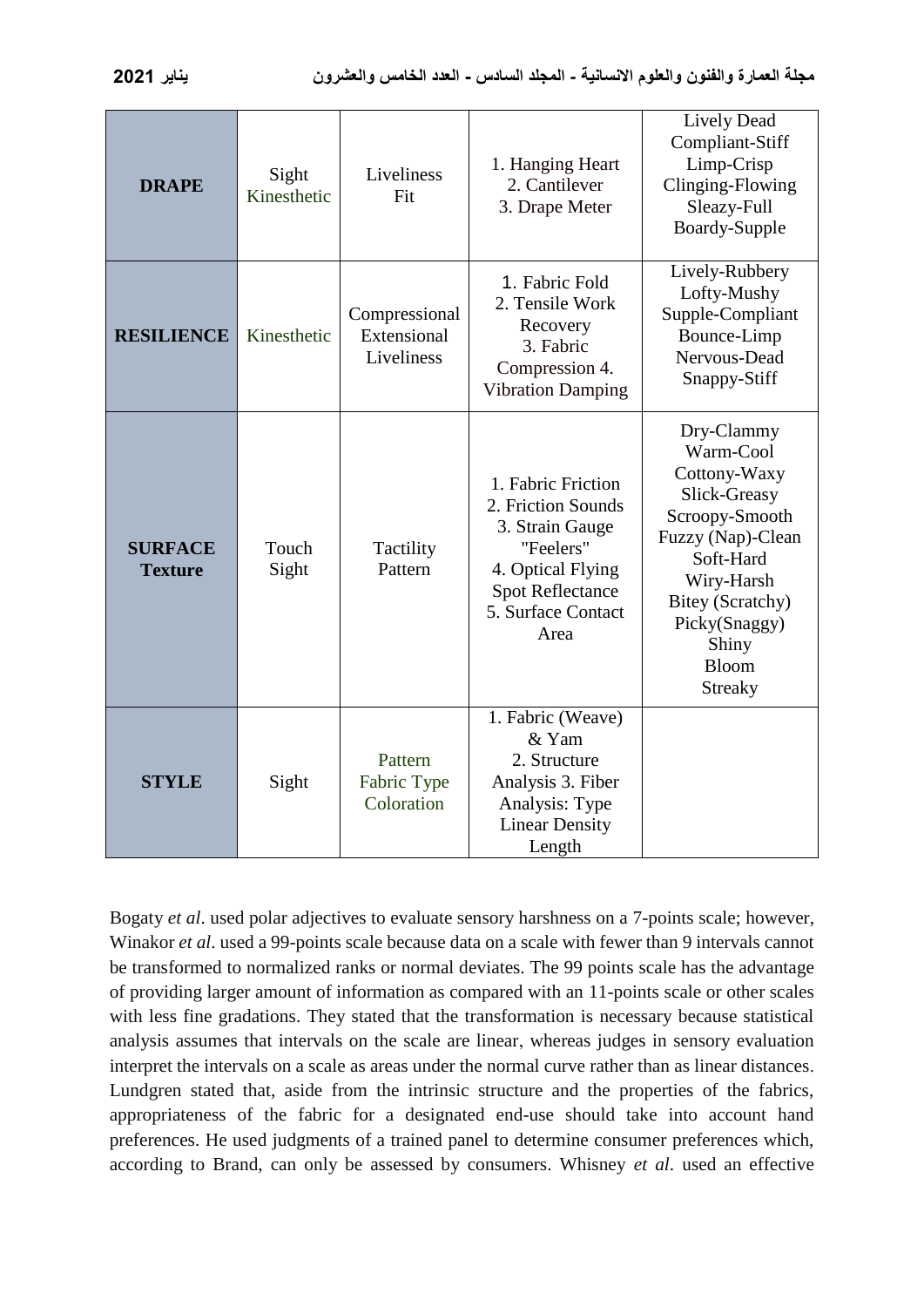instrument for evaluating consumer preferences related to fashion. The instrument was the full forced-choice paired comparison. They related the information on why judges preferred certain dress styles to judges' sensory responses to garment styles as measured by the semantic differential [10-p61,62].

Many researchers have been trying to develop a system for measuring the mechanical and aesthetical properties of textiles.

However, the most meaningful studies related to the hand of textiles were performed by Sueo Kawabata and Masako Niwa. They established the Hand Evaluation and Standardization Committee (HESC) to finally create the so-called Kawabata System (KES) [11], [12]. Japan's Textile Machinery Society has published standards incorporating samples of appropriate fabrics for the overall fabric hand called the Total Hand Value (THV) focusing on men's winter suiting. The Committee elaborated similar types of standards for fabric hand attributes or Primary Hand Value (PHV) considered important in the fabric hand evaluation of both men's winter and summer suiting fabrics and ladies' thin dress materials. The PHV attributes chosen by the HESC are koshi (stiffness), Shari (crispness) and fukurami (fullness and softness). These hand values relate to the shear and bending properties, and consequently to the inherent fiber properties and fabric geometry [3-p282], [13-p1459].

The Kawabata Evaluation System for Fabric (KES-F) consists of four specialized instruments: FB1 for tensile and shearing, FB2 for bending, FB3 for compression and FB4 for surface friction and variation. A total of 16 parameters are measured at low levels of force. The measurements are intended to mimic the fabric deformations found in use [8-p112]. From these measurements, properties such as stiffness, softness, extensibility, flexibility, smoothness and roughness can be inferred. Tensile property the tensile behavior of fabrics is closely related to the inter-fiber friction effect, the ease of crimp removal and load-extension properties of the yarn themselves[14-p31], [3-p279], [15-p35], [16].

A set of the Fabric Assurance by Simple Testing (SiroFAST) instruments developed in Australia is used to measure the mechanical properties of wool fabrics and to predict their tailoring performance. SiroFAST gives similar information on the aesthetic characteristics of fabric as KES-F does, but in a simple manner, and is more suited to a mill environment. The SiroFAST system includes SiroFAST-1 for thickness, SiroFAST-2 for bending. SiroFAST-3 for extensibility and SiroFAST-4 for dimensional stability. The SiroFAST Press Test has also been added to complement these tests.

Through the objective measurements of fabric and a data set on a chart or fingerprint, manufacturers can identify fabric faults, predict the consequences of those faults and identify re-finishing routes or changes in production [8-p112], [13-p1459].

## **Experimental work**

In this study 16 samples were produced**.** The warp yarns were constant polyester with count 100 denier /36 filaments. Warp density 48 yarn/cm. Four different weft materials were used Rayon viscose count 30/1 English. Cotton count 30/1 English. Polyester microfiber count 150 /288 denier.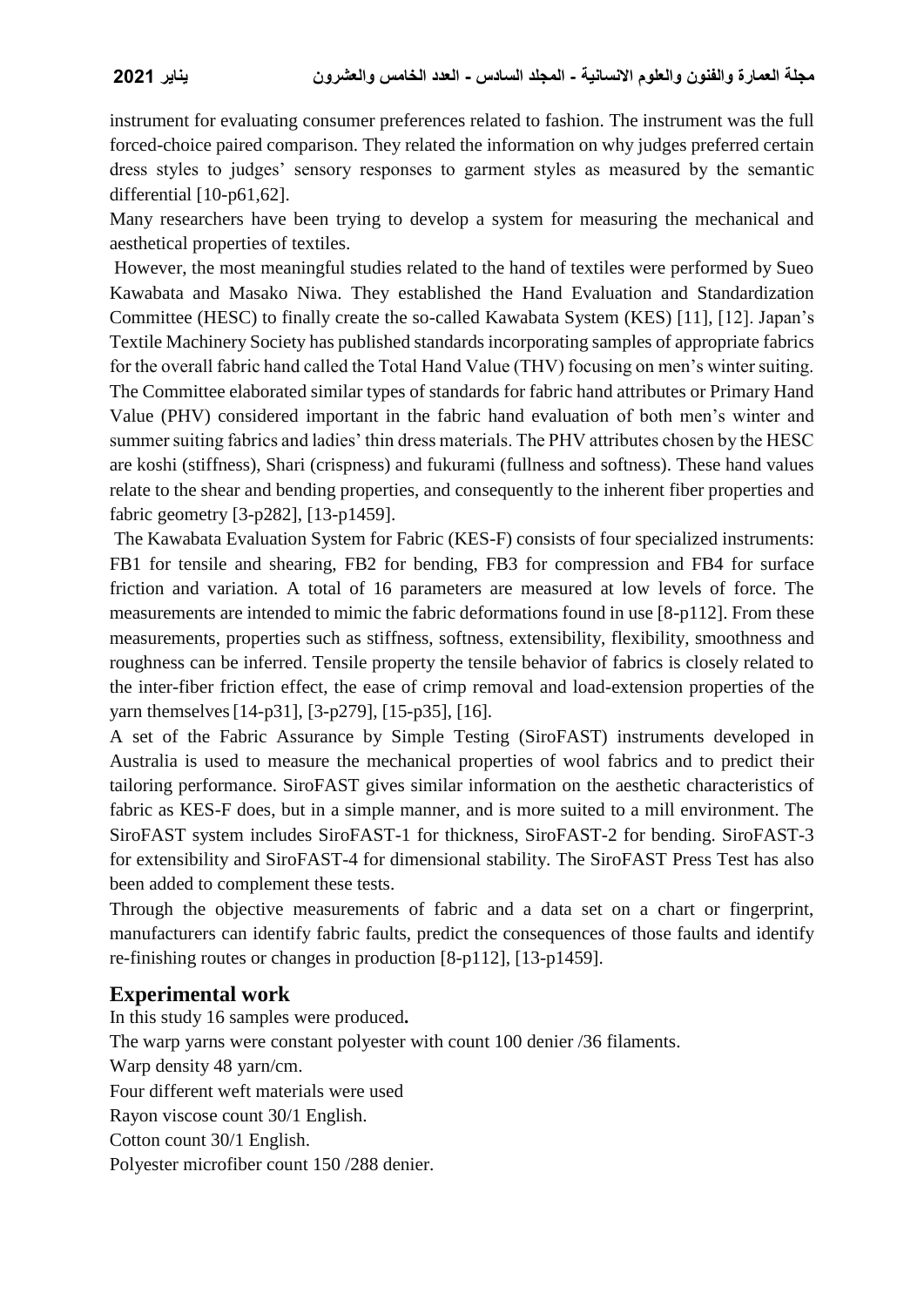Spun Polyester count 30/1 English.

Weft density 20 Weft/cm.

The complete specification of samples under study is tabulated in table (1).

Table .2. Samples Specifications

|                         |                   | Weft    | <b>Pick</b> | Weft    | <b>Warp</b> | <b>Warp</b> | <b>Warp</b> |
|-------------------------|-------------------|---------|-------------|---------|-------------|-------------|-------------|
| no.                     | <b>Weave type</b> | fiber   | density/    | Count   | fiber       | density/    | Count       |
|                         |                   | type    | cm          |         | type        | cm          |             |
| $\mathbf{1}$            | Mock Leno         |         |             |         |             |             |             |
|                         | Weave             |         |             |         |             |             |             |
| $\overline{2}$          | Honeycomb         | Viscose |             |         |             |             |             |
|                         | weave 10          |         |             |         |             |             |             |
| $\overline{\mathbf{3}}$ | Piqué Weave       |         | 20          | 30/1    | Polyest     | 48          | 100         |
|                         |                   |         |             | English | er          |             | Denier      |
| $\overline{\mathbf{4}}$ | Crepe Weave       |         |             |         |             |             |             |
|                         | Mock Leno         |         |             |         |             |             |             |
| 5                       | Weave             |         |             |         |             |             |             |
|                         | Honeycomb         |         |             |         |             |             |             |
| 6                       | weave 10          |         |             | 30/1    | Polyest     |             | 100         |
| 7                       | Piqué Weave       | Cotton  | 20          | English | er          | 48          | Denier      |
| 8                       | Crepe Weave       |         |             |         |             |             |             |
| $\boldsymbol{9}$        | Mock Leno         |         |             |         |             |             |             |
|                         | Weave             |         |             |         |             |             |             |
| 10                      | Honeycomb         | Polyest |             |         |             |             |             |
|                         | weave 10          | er      | 20          | 150     | Polyest     | 48          | 100         |
| 11                      | Piqué Weave       | Microfi |             | denier  | er          |             | Denier      |
| 12                      | Crepe Weave       | ber     |             |         |             |             |             |
| 13                      | Mock Leno         |         |             |         |             |             |             |
|                         | Weave             |         |             |         |             |             |             |
| 14                      | Honeycomb         | Spun    |             |         |             |             |             |
|                         | weave 10          | Polyest | 20          | 30/1    | Polyest     | 48          | 100         |
| 15                      | Piqué Weave       | er      |             | English | er          |             | Denier      |
| 16                      | Crepe Weave       |         |             |         |             |             |             |

## **Structures Weaving Used**

The following structures were used to produce the research samples

|    |                       |                | <b>The Second Second</b> | <b>THE 1</b> |  |
|----|-----------------------|----------------|--------------------------|--------------|--|
|    |                       |                |                          |              |  |
|    |                       |                | an ka                    | ▏            |  |
|    |                       |                |                          |              |  |
|    |                       | П              |                          |              |  |
| U. |                       | $\blacksquare$ | n.                       |              |  |
|    |                       |                |                          |              |  |
|    | <b>College Street</b> |                |                          |              |  |

**fig.2. Mock Leno Weave fig.3. Honeycomb weave**

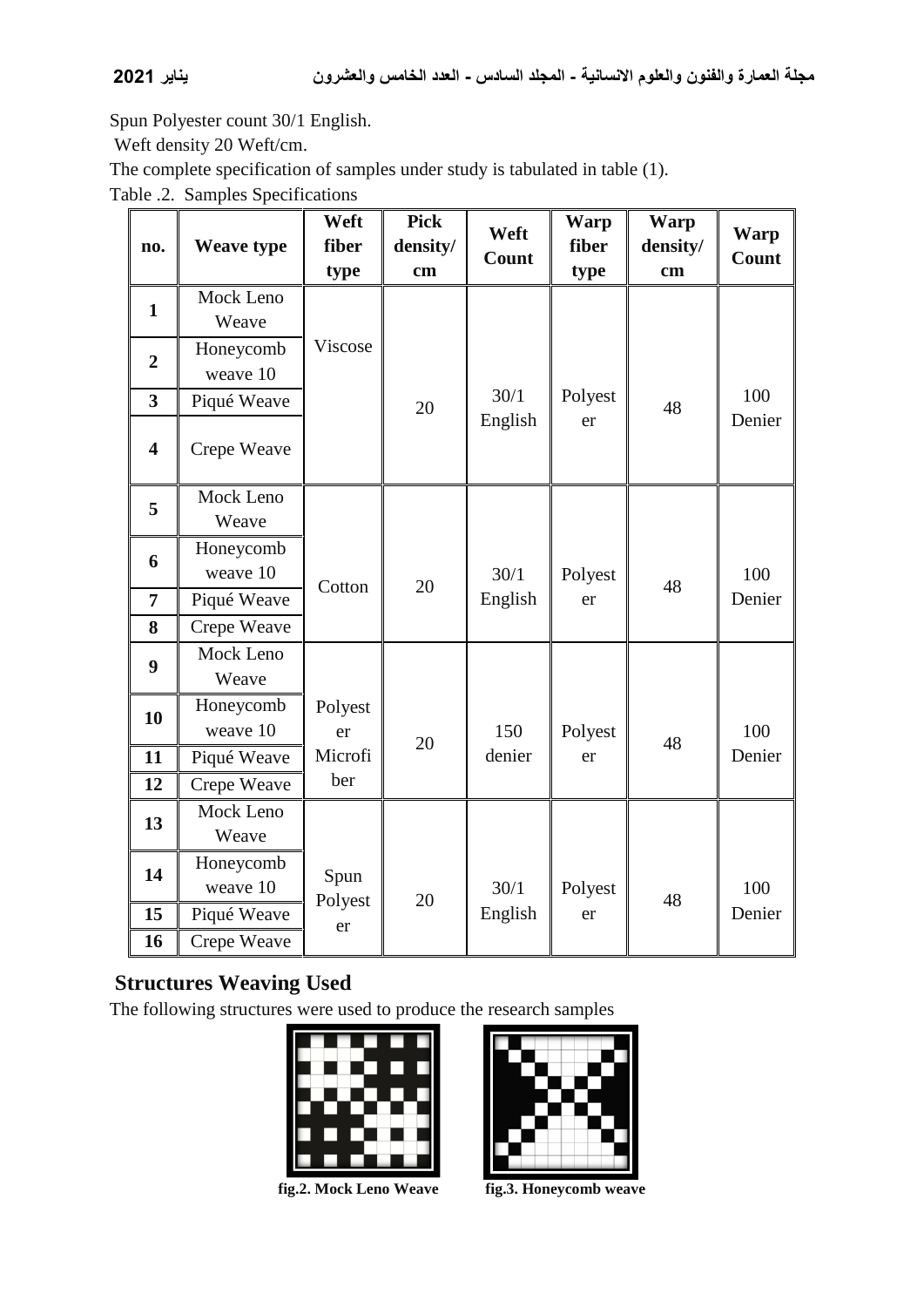

## **Tests Methods**

The samples were tested to evaluate aesthetical properties by objective methods, as illustrated in table .3.

**Table .3. Standards Test methods of the properties measured in this study**

| <b>Fabric property</b> | <b>Standard test method</b> |
|------------------------|-----------------------------|
| Weight                 | <b>ASTM D 3776 - 79</b>     |
| Thickness              | ASTM-D-1777-1996            |
| <b>Crease Recovery</b> | <b>ASTMD1295</b>            |
| <b>Stiffness</b>       | <b>ASTM D 1388-96</b>       |
| Pilling                | ISO 12945-2:2000            |

## **Results and Discussions**

The results of tests are listed in the following Table .4. Table .4. The results of tests for produced samples

| no.                     | Weave type            | Weft fiber type | Weight | Thickness | Recovery<br>Crease | Recovery (Weft)<br>Crease | <b>Stiffness</b> | Pilling        |
|-------------------------|-----------------------|-----------------|--------|-----------|--------------------|---------------------------|------------------|----------------|
| $\mathbf{1}$            | Mock Leno<br>Weave    |                 | 125.4  | 0.45      | 133                | 119                       | 41.77            | 1              |
| $\overline{2}$          | Honeycomb<br>weave 10 | Viscose         | 126.4  | 0.38      | 138                | 138                       | 59.5             | $\overline{2}$ |
| $\mathbf{3}$            | Piqué Weave           |                 | 121.1  | 0.44      | 133                | 127                       | 40.8             | 5              |
| $\overline{\mathbf{4}}$ | Crepe Weave           |                 | 119.8  | 0.42      | 113                | 127                       | 40.44            | 5              |
| 5                       | Mock Leno<br>Weave    |                 | 112.3  | 0.41      | 118                | 113                       | 37.6             | 5              |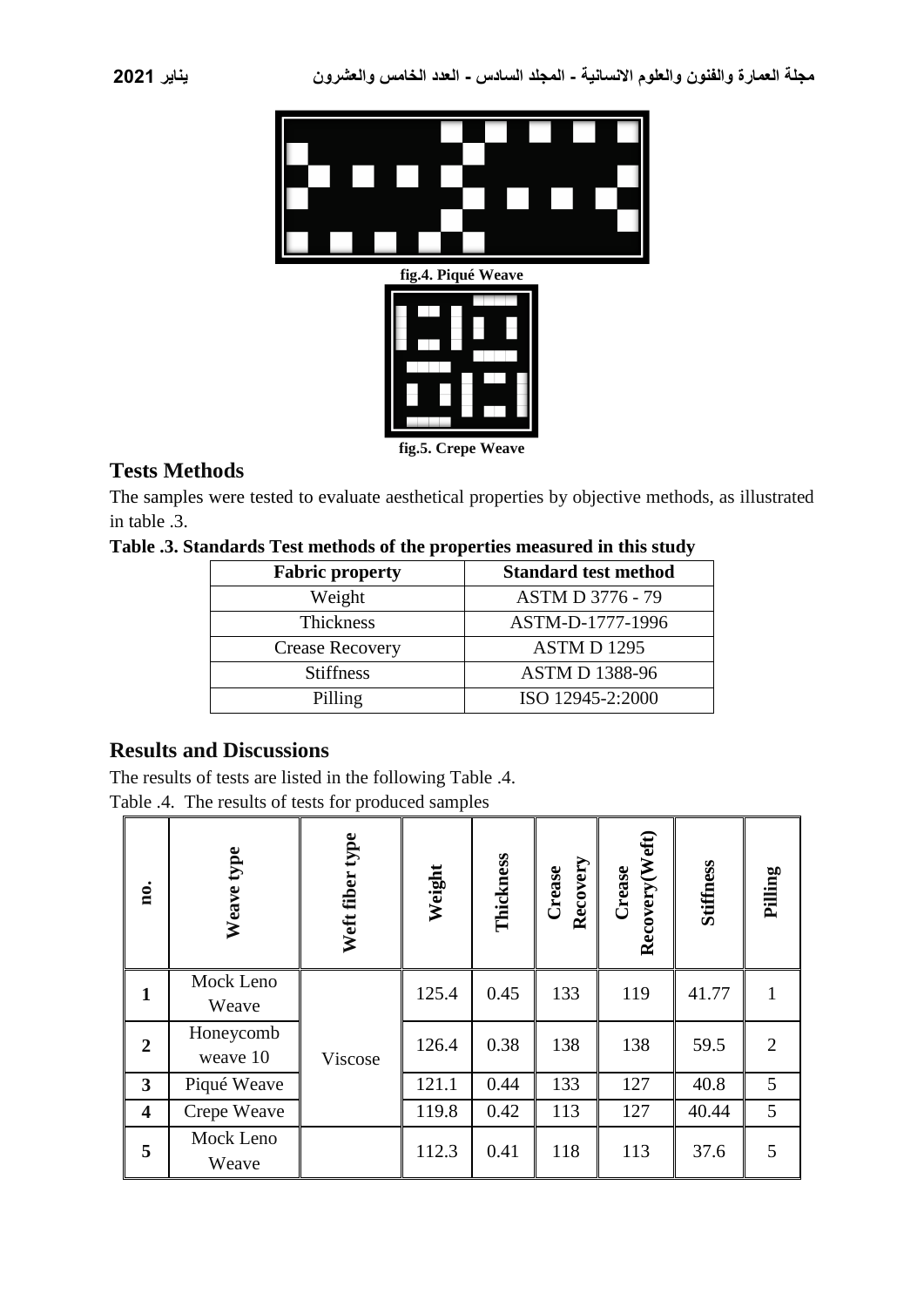| 6              | Honeycomb<br>weave 10 | Cotton     | 110.1 | 0.43 | 138 | 134 | 45.1 | $\overline{4}$ |
|----------------|-----------------------|------------|-------|------|-----|-----|------|----------------|
| $\overline{7}$ | Piqué Weave           |            | 110.6 | 0.38 | 125 | 98  | 37.2 | 5 <sup>5</sup> |
| 8              | Crepe Weave           |            | 115.9 | 0.45 | 133 | 123 | 37.6 | 5              |
| 9              | Mock Leno<br>Weave    |            | 95.3  | 0.28 | 123 | 124 | 35.1 | 5              |
| 10             | Honeycomb<br>weave 10 | Polyester  | 99.1  | 0.29 | 123 | 123 | 47.3 | 5              |
| 11             | Piqué Weave           | Microfiber | 97.8  | 0.28 | 122 | 123 | 36.1 | 5              |
| 12             | Crepe Weave           |            | 96.4  | 0.26 | 130 | 118 | 32.7 | 5              |
| 13             | Mock Leno<br>Weave    |            | 101.7 | 0.31 | 137 | 122 | 37.4 | 5              |
| 14             | Honeycomb<br>weave 10 | Spun       | 99.4  | 0.28 | 143 | 119 | 50.1 | 3              |
| 15             | Piqué Weave           | Polyester  | 93.8  | 0.27 | 134 | 130 | 35.3 | 5              |
| 16             | Crepe Weave           |            | 97.6  | 0.27 | 125 | 127 | 33.2 | 5              |

## **Fabric weight**

From figure (6) which represents the relationship between the difference of materials and fabric weight for different fabric structures.

- Sample no. (2) (Viscose) has the highest weight and Sample no. (15) (Spun Polyester) has the lowest weight,

The variance in weight between produced samples was related to specific density where this is a direct correlation between fiber specific density and the weight of fabric which produced from this fiber, where the specific density of rayon viscose is (1.5-1.53) g/cm<sup>3</sup> and polyester is (1.23-1.38)  $g/cm^3$ .

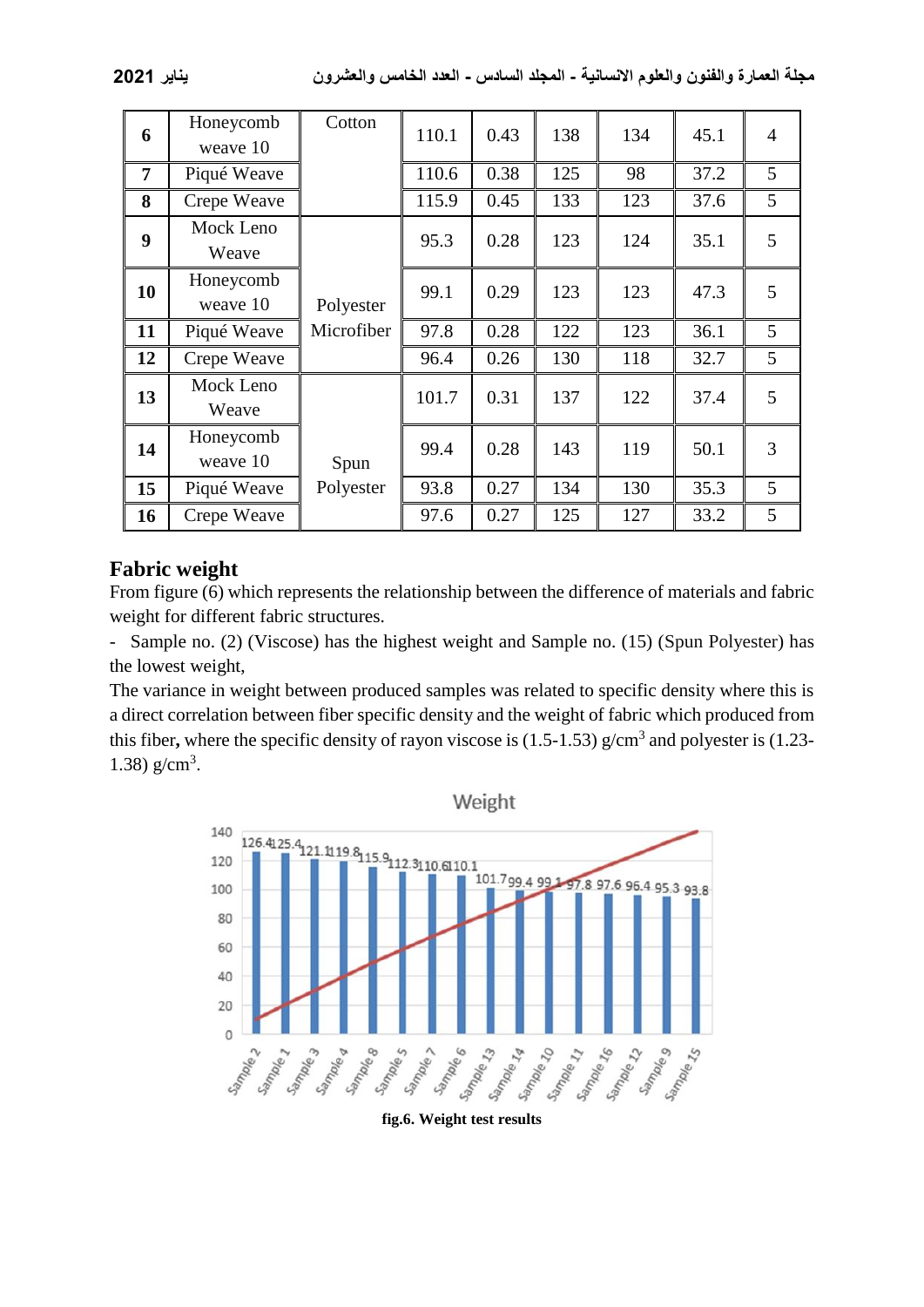## **Fabric thickness**

As shown in figure (7), that represents the effect of different fabrics constructions on fabric thickness. It was found that viscose fabric with mock leno weave recorded the highest fabric thickness at sample no. (1). however, polyester microfiber fabric with crepe weave was recorded the lowest fabric thickness at sample no. (12). this is due to microfiber is more consistent than both natural fiber fabrics (cotton, viscose) and traditional spun polyester fabric. Because the fineness and uniform of microfibers in the yarn cross section.



**fig.7. Thickness test results**

#### **Fabric crease recovery:**

As shown in figure (8), (9), that represents the effect of different fabrics constructions on fabric crease recovery in warp and weft direction.

In warp direction, it is noticed that the warp yarn is polyester for all samples, where

sample no. (14) has the highest value of crease recovery in warp direction and sample no. (4) has the lowest value.

After analyzing the ANOVA results for crease recovery in the warp direction, as listed in table 5, the variance was found to be significant (F=  $553.1 \ge$  Fcrit =7.7). This result due to the spun polyester yarn in weft supports the warp recovery where it hasn't hairness on the surface of yarn as in natural fibers; which impedes recovery of fabric in the warp direction and hasn't many fibers in cross-section of weft as in polyester microfiber.

| Groups                | Count    | Sum | Average  | Variance |           |          |
|-----------------------|----------|-----|----------|----------|-----------|----------|
| spun polyester        | 3        | 428 | 142.6667 | 2.333333 |           |          |
| viscose               | 3        | 340 | 113.3333 | 2.333333 |           |          |
| <b>ANOVA</b>          |          |     |          |          |           |          |
|                       |          |     |          |          |           |          |
| Source of Variation   | SS       | df  | MS       | F        | $P-value$ | F crit   |
| <b>Between Groups</b> | 1290.667 |     | 1290.667 | 553.1429 | 1.94E-05  | 7.708647 |
| <b>Within Groups</b>  | 9.333333 | 4   | 2.333333 |          |           |          |

| Table .5. ANOVA single factor for fabric crease recovery in warp direction |  |  |  |  |
|----------------------------------------------------------------------------|--|--|--|--|
|----------------------------------------------------------------------------|--|--|--|--|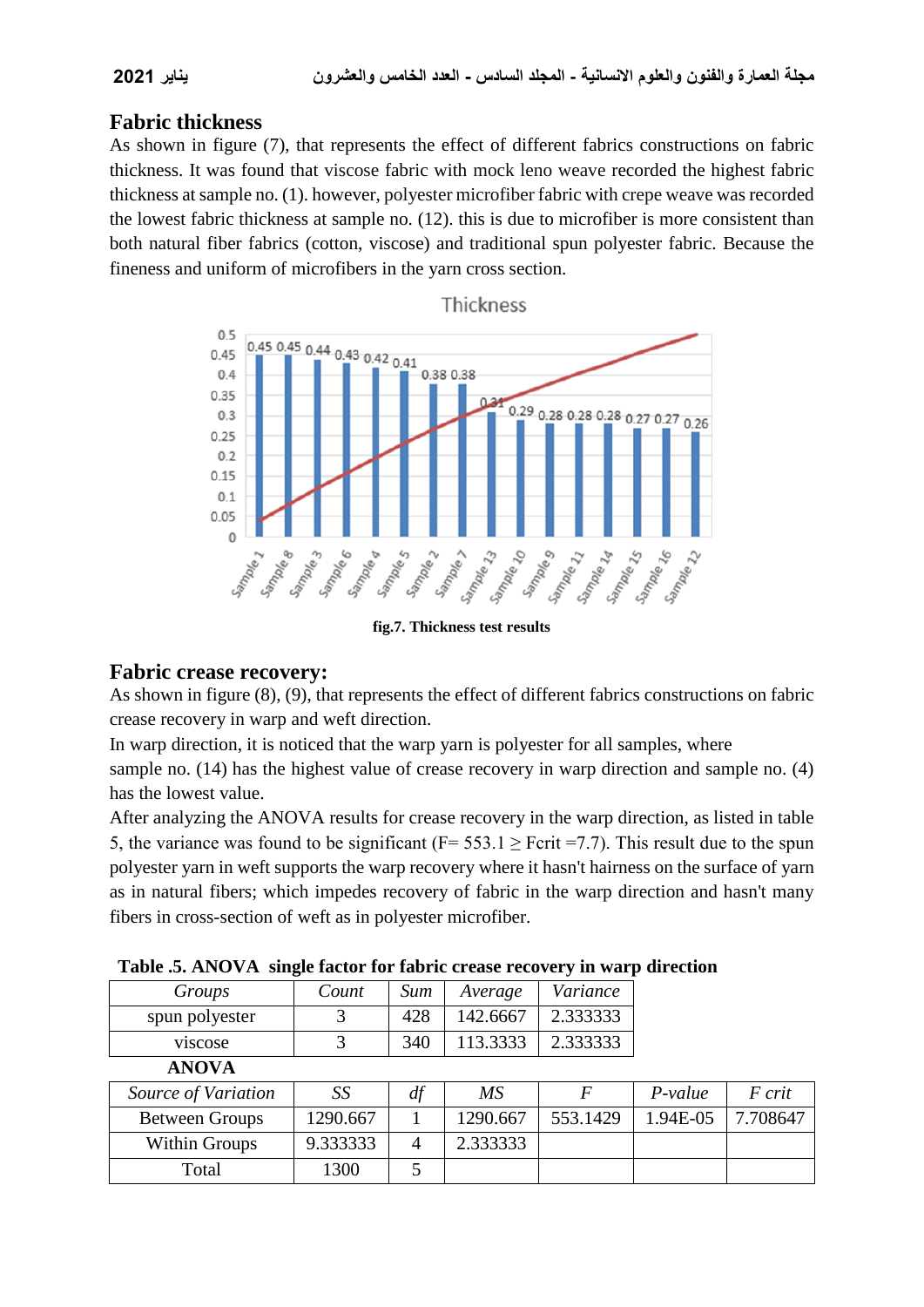

In weft direction, it is noticed that the sample no. (2) has the highest value of crease recovery and sample no. (7) has the lowest value of crease recovery

After analyzing the ANOVA results for crease recovery in weft direction, as listed in table 6, the variance was found to be significant (F=  $1028.5 \geq$  Fcrit =7.7). This result due to the smoothness of viscose when compared to cotton and polyester.

| Groups                | Count    | Sum            | Average  | Variance |           |          |
|-----------------------|----------|----------------|----------|----------|-----------|----------|
| viscose               | 3        | 413            | 137.6667 | 2.333333 |           |          |
| cotton                | 3        | 293            | 97.66667 | 2.333333 |           |          |
| <b>ANOVA</b>          |          |                |          |          |           |          |
| Source of Variation   | SS       | df             | MS       | F        | $P-value$ | F crit   |
| <b>Between Groups</b> | 2400     |                | 2400     | 1028.571 | 5.63E-06  | 7.708647 |
| Within Groups         | 9.333333 | $\overline{4}$ | 2.333333 |          |           |          |
|                       |          |                |          |          |           |          |
| Total                 | 2409.333 | 5              |          |          |           |          |

**Table 6 ANOVA single factor for fabric crease recovery (weft)**



**fig.9. Crease weft° test results**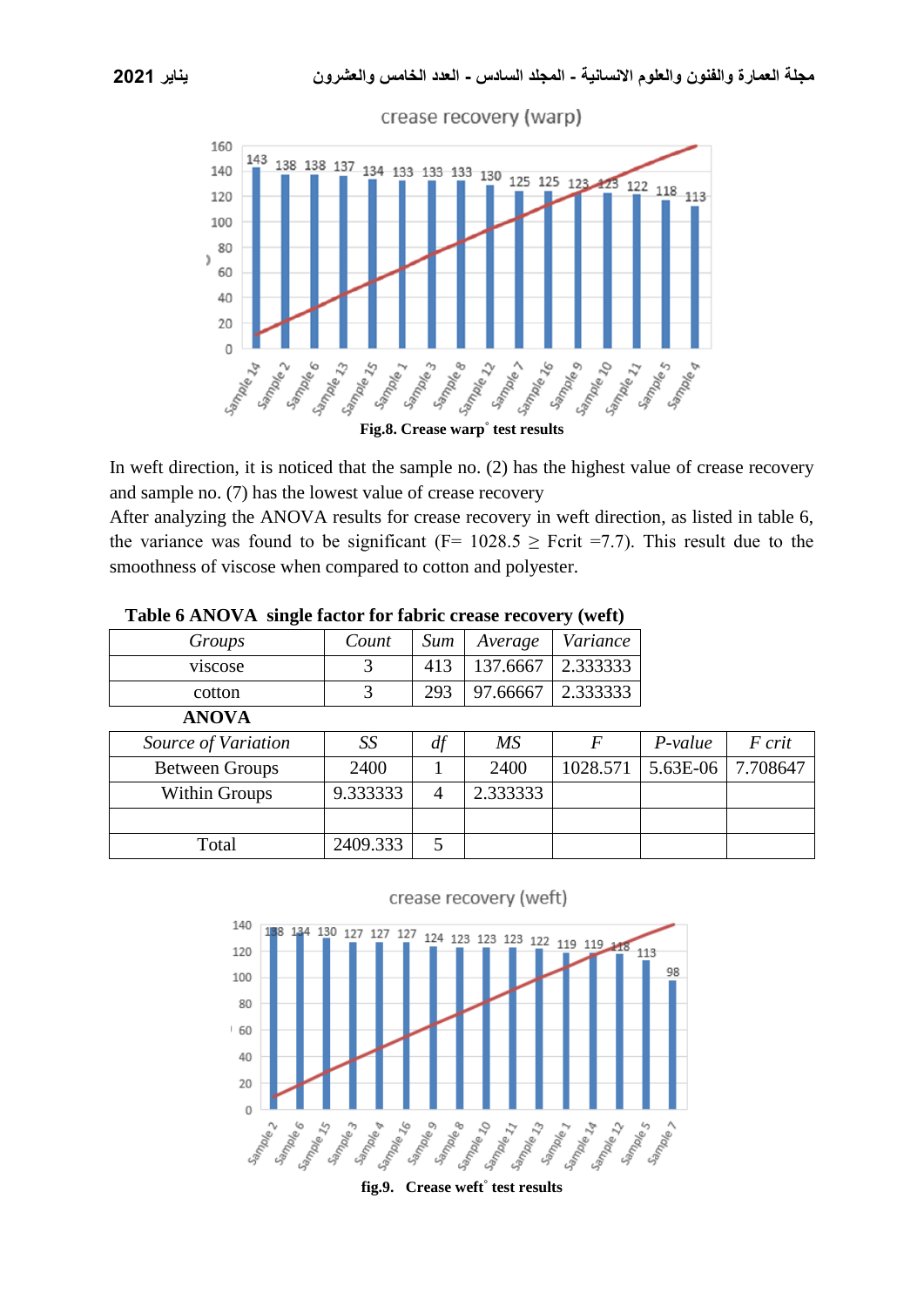## **Fabric Stiffness**

As shown in figure (10), that represents the effect of different fabrics constructions on fabric stiffness, indicates that Sample no. (2) recorded the highest stiffness, moreover Sample no. (12) recorded the lowest stiffness. After analyzing the ANOVA results for stiffnes of fabric, as listed in table 7, the variance was found to be significant ( $F= 1077.3 \geq F$ crit =7.7). This result is due to two reasons:

The first reason is a cross-section of polyester microfiber has 288 fine and uniform fibers, these fibers have strong cohesion between each other in the cross-section of yarn, that makes fabric has short bending length,

The second reason is the fabric's weight of the sample (2) has the highest value of fabric weight, which reflects in the stiffness equation.

Stiffness=  $0.1 \times$  fabric weight for square meter (g/m2)  $\times$  bending length (cm).

| Groups                | Count     | Sum            | Average   | Variance |              |          |
|-----------------------|-----------|----------------|-----------|----------|--------------|----------|
| Polyester microfiber  | 3         | 98.1           | 32.7      |          |              |          |
| viscose               | 3         | 178.5          | 59.5      |          |              |          |
| <b>ANOVA</b>          |           |                |           |          |              |          |
| Source of Variation   | <b>SS</b> | df             | <b>MS</b> | F        | P-value      | F crit   |
| <b>Between Groups</b> | 1077.36   |                | 1077.36   | 1077.36  | 5.14E-<br>06 | 7.708647 |
| <b>Within Groups</b>  | 4         | $\overline{4}$ |           |          |              |          |
|                       |           |                |           |          |              |          |
| Total                 | 1081.36   | 5              |           |          |              |          |

#### **Table 7 Stiffness of fabrics**



**Fig.10. Stiffness test results**

## **Fabric pilling:**

As shown in figure (11), represent the effect of different fabrics constructions on pilling of fabric, indicates that the pilling of fabric recorded lowest value in Sample no. (1), viscose with Mock Leno weaves and sample no. (2). viscose with honeycomb weaves. This result is due to the viscose has the lowest strength when compared with cotton and polyester, where the pilling related to the increasing in strength of fibers.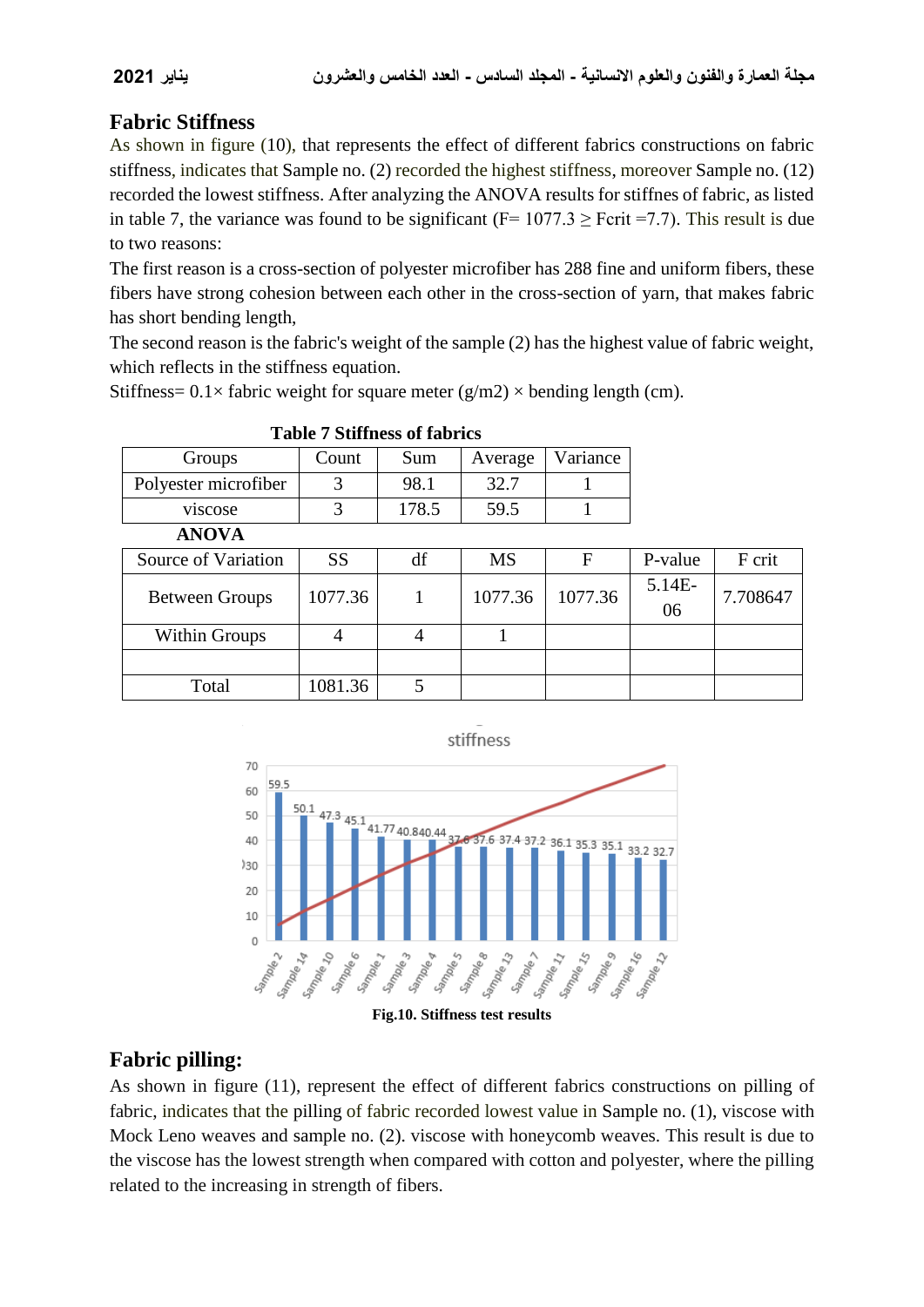



**Fig.12. Radar chart of aesthetical properties**

Figure (12)<sup>\*</sup> shows radar chart of aesthetical properties for the produced samples, to determine the best samples. Sample no. (1) viscose mock leno fabric, and sample no. (12) Polyester microfiber crepe fabric recorded the highest ratio in scientific evaluation of aesthetical properties.

#### **Conclusions:**

It can be concluded that, the aesthetical properties can be measured and evaluated by objective method, to avoid the subjective evaluation and to achieve the reproduced results.

The aesthetical properties affected by fabric constructions, which may lead to improve the aesthetical properties by modifying some elements of fabric construction (materials, fabric density, fabric weaves, etc…) moreover, the best two samples which achieve aesthetical properties; The fabrics which have viscose and polyester microfiber in weft.